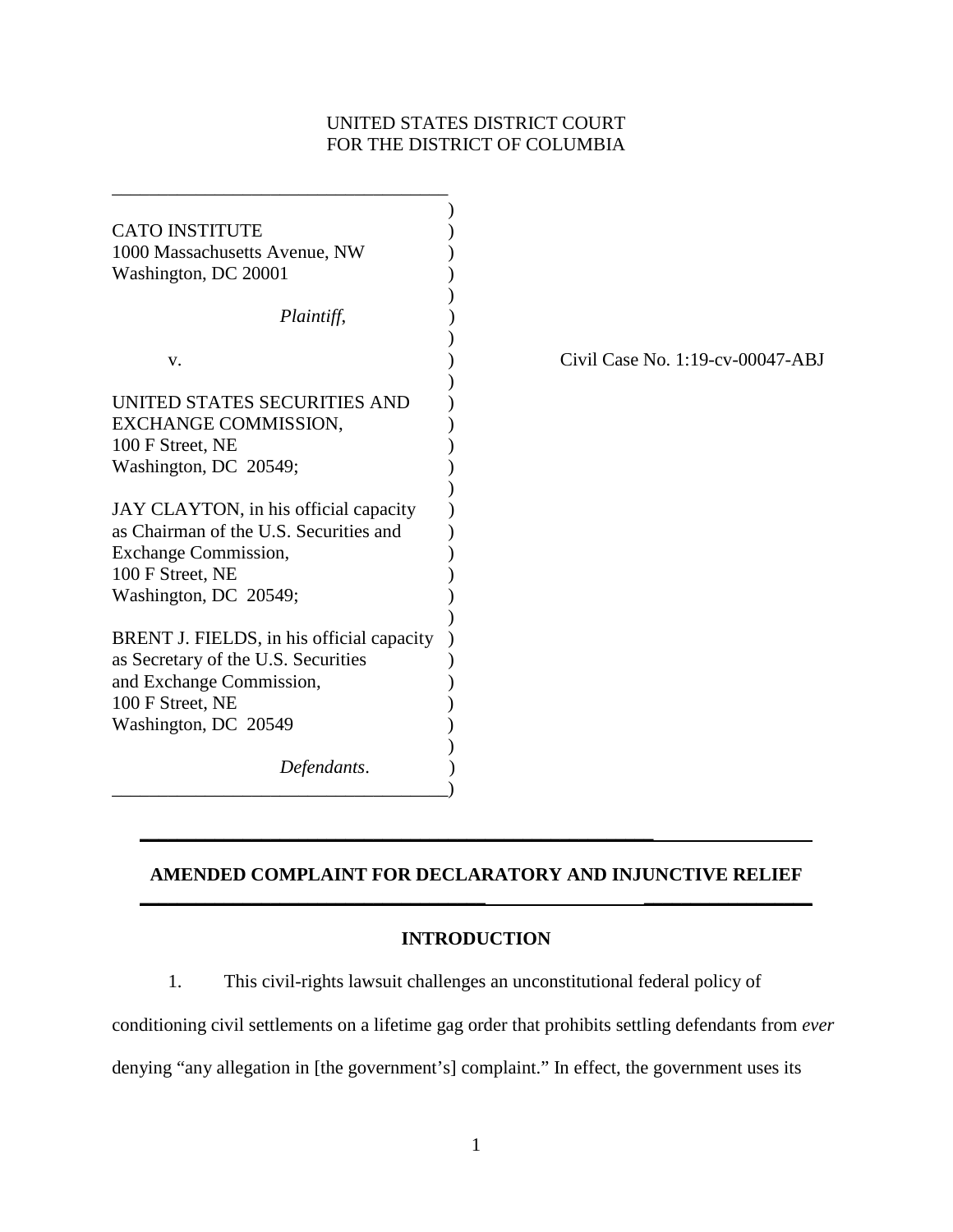extraordinary leverage in civil litigation to extract from settling defendants a promise to never tell their side of the story, no matter how outrageous the government's conduct may have been and no matter how strong the public's interest may be in knowing how the government conducts itself in high-stakes civil litigation.

2. The Cato Institute is a nonprofit think tank and publisher that wants to—but legally cannot—publish a book recounting perceived overreach on the part of the Securities and Exchange Commission ("SEC"). Cato cannot publish the proposed book because the SEC previously coerced the book's author (as a condition of settling the enforcement action that prompted the book in the first place) into a broad and sweeping gag order that effectively prohibits him from criticizing any aspect of the SEC's enforcement actions against him. In fact, the SEC has demanded such an overbroad gag order in every (or nearly every) similar civil or administrative settlement it has entered into over the course of the past forty years, routinely conditioning settlement on a defendant's waiver of his First Amendment rights.

3. In addition to publishing the book, Cato would like to host events and publish articles, blogs, and other commentary about the SEC's use of gag orders. The best way to educate the public about the SEC's practices is to have the public hear directly from individuals who have settled enforcement actions with the SEC. Cato is aware of multiple individuals who have settled enforcement actions with the SEC and would like to speak publicly about the SEC's allegations, but are prohibited from doing so because of gag orders.

4. This civil-rights lawsuit seeks to end the federal government's decades-long use of gag orders in violation of the First Amendment to the United States Constitution and to vindicate the Cato Institute's basic First Amendment right to publish books or articles or to host events where speakers are critical of official government conduct.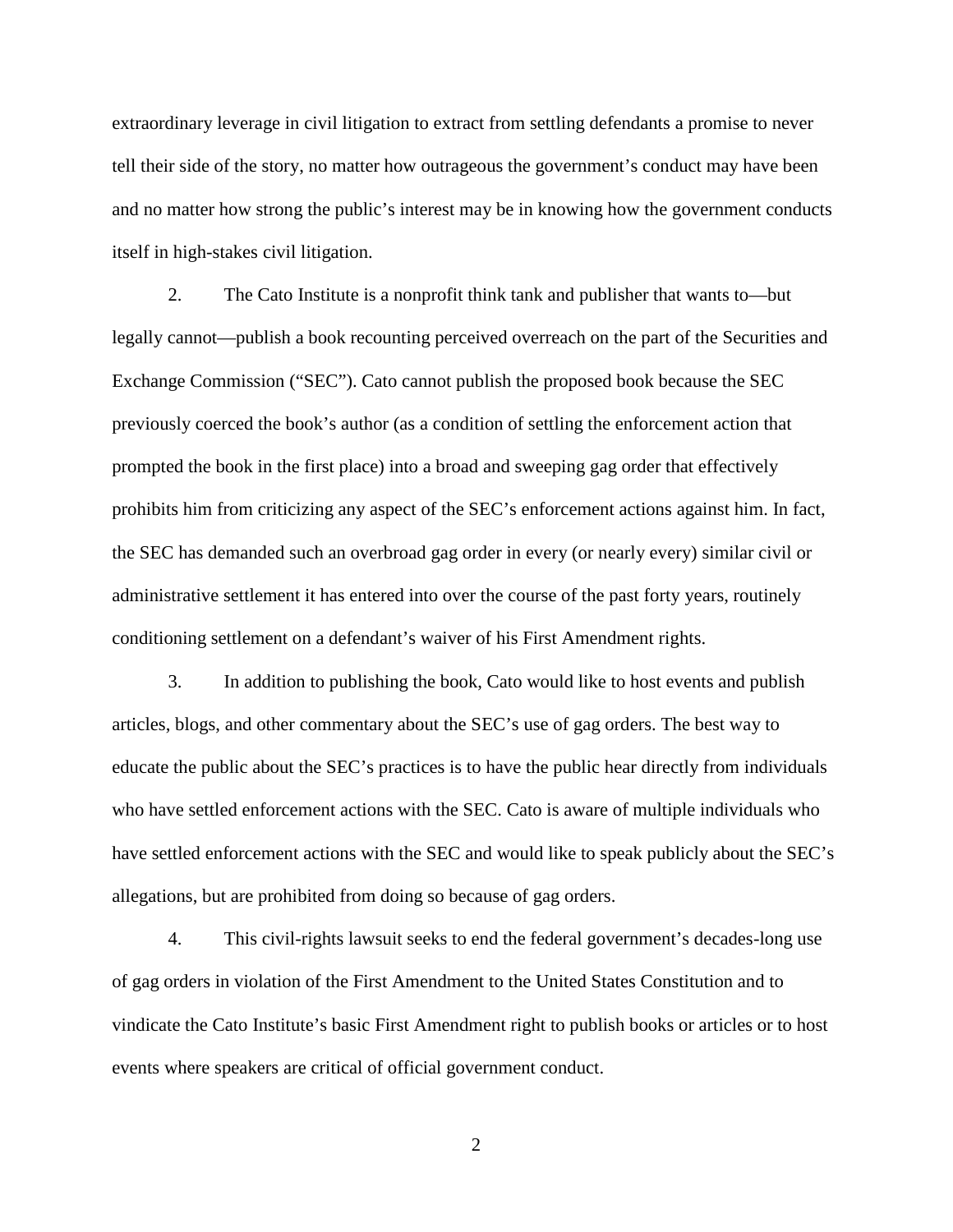5. Specifically, the Cato Institute is currently unable to exercise its contractual right to publish the above-mentioned book because the book's author is bound by a gag-order agreement he was required to enter into as a condition of settling an SEC enforcement action. Likewise, Cato is unable to host a panel discussion featuring individuals who have settled enforcement actions with the SEC, but who believe they were wrongly enforced against by the SEC. Nor can Cato use quotes from any of these individuals in its regular articles, blog posts, or other commentaries. The Cato Institute believes the SEC gag-order agreement is unenforceable under the First Amendment and brings this action seeking a declaration to that effect in order to clarify its own rights and responsibilities as a publisher and as a public interest nonprofit organization.

#### **JURISDICTION AND VENUE**

6. Plaintiff brings this civil-rights lawsuit pursuant to the First Amendment of the United States Constitution and the Declaratory Judgment Act, 28 U.S.C. § 2201.

7. This Court has jurisdiction pursuant to 28 U.S.C. §§ 1331 and 1346.

8. Venue lies in this Court pursuant to 28 U.S.C. § 1391(b).

#### **PARTIES**

9. Plaintiff the Cato Institute is a nonprofit corporation organized under the laws of the State of Kansas with its primary place of business in the District of Columbia. Cato is a think tank dedicated to the principles of individual liberty, limited government, free markets, and peace. Cato advances its mission by (among other things) publishing books on topics of scholarly and public-policy interest. It currently has a contract to publish a book critical of the SEC, but it is unable to exercise its contractual right to publish that book because the book's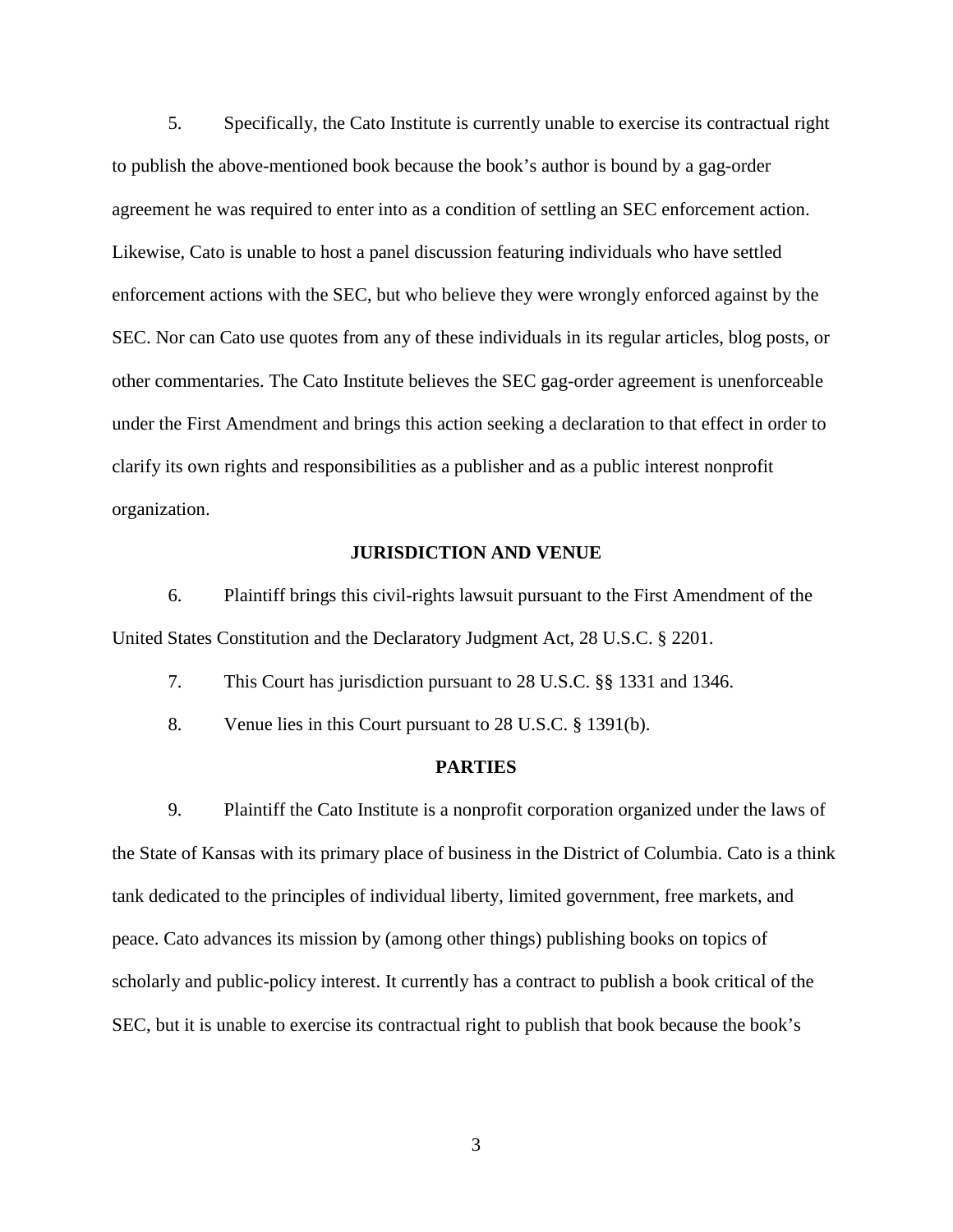author is a party to a broad agreement (the "gag order") that prohibits him from disputing the truth of any allegations the SEC made against him in a now-closed civil-enforcement action.

10. Defendant SEC is an independent federal government agency. It is a party to the gag-order agreement that currently prevents the Cato Institute from exercising its contractual right to publish a book critical of the agency, and it has entered into thousands of similar gagorder agreements nationwide. The SEC's headquarters is located in the District of Columbia.

11. Defendant Jay Clayton is named in his official capacity as the Chairman of the SEC. As Chairman of the SEC, Defendant Clayton is the agency's chief executive and is responsible for the executive and administrative functions of the SEC. 15 U.S.C. § 78d.

12. Defendant Brent Fields is named in his official capacity as the Secretary of the SEC and Director of the SEC Office of the Secretary. Among Defendant Fields' duties as Director of the SEC Office of the Secretary are issuing orders pursuant to SEC-approved settlements and maintaining and certifying SEC records for administrative and judicial proceedings. 17 C.F.R. § 200.30-7.

## **FACTUAL ALLEGATIONS**

#### *The SEC's Gag Regulation*

13. In 1972, the SEC promulgated 17 C.F.R. § 202.5(e); 37 Fed. Reg. 25,224 (Nov. 28, 1972) (the "Gag Regulation").

14. The Gag Regulation has not been altered or amended since it was promulgated in 1972.

15. The Gag Regulation provides:

The Commission has adopted the policy that in any civil lawsuit brought by it or in any administrative proceeding of an accusatory nature pending before it, it is important to avoid creating, or permitting to be created, an impression that a decree is being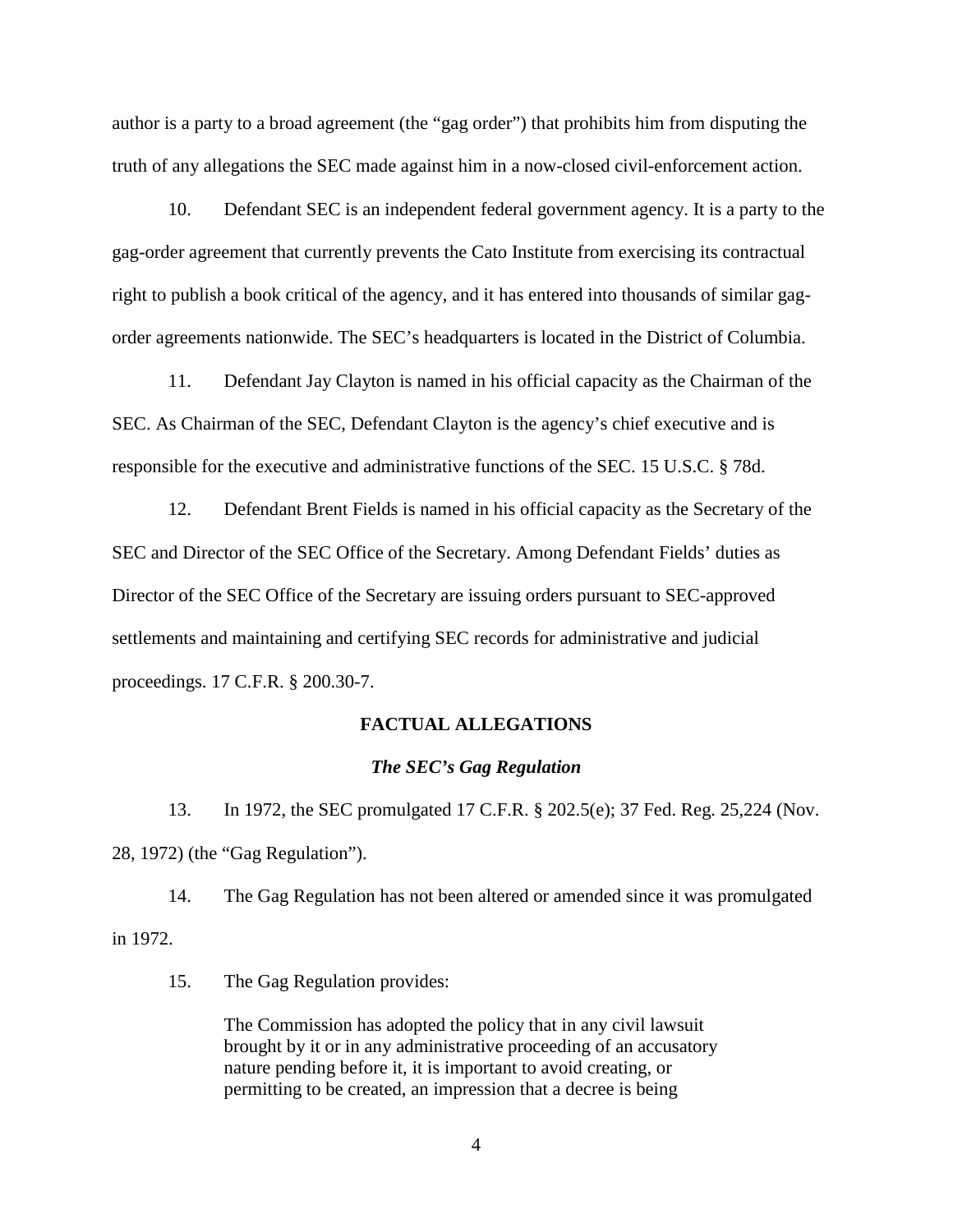entered or a sanction imposed, when the conduct alleged did not, in fact, occur. Accordingly, it hereby announces its policy not to permit a defendant or respondent to consent to a judgment or order that imposes a sanction while denying the allegations in the complaint or order for proceedings. In this regard, the Commission believes that a refusal to admit the allegations is equivalent to a denial, unless the defendant or respondent states that he neither admits nor denies the allegations.

16. Upon information and belief, the SEC interprets (and has consistently interpreted) this regulation as requiring it to demand, as a condition of settling any civil or administrative action, that all settling defendants promise *never* to publicly contest *any*  of the allegations the SEC has made against them.

17. The Gag Regulation's stated purpose is to "avoid creating, or permitting to be created, an impression that a decree is being entered or a sanction imposed, when the conduct alleged did not, in fact, occur." 17 C.F.R. § 202.5(e).

18. The Gag Regulation has no other purpose beyond its stated purpose.

19. In other words, the sole purpose of the Gag Regulation is to affect public perception of the SEC and the SEC's enforcement activities.

20. The Gag Regulation accomplishes its purpose by restricting constitutionally protected speech—specifically, speech critical of the SEC itself.

21. In accord with its interpretation of 17 C.F.R. § 202.5(e), the SEC routinely prohibits parties that enter into consent agreements with the SEC from ever publicly asserting that any of the SEC's allegations are untrue or otherwise lack a factual basis—even after the case has been settled and the underlying lawsuit or administrative proceeding dismissed.

22. Upon information and belief, any party that settles with the SEC in a civil proceeding must "agree[] not to take any action or to make or cause to be made any public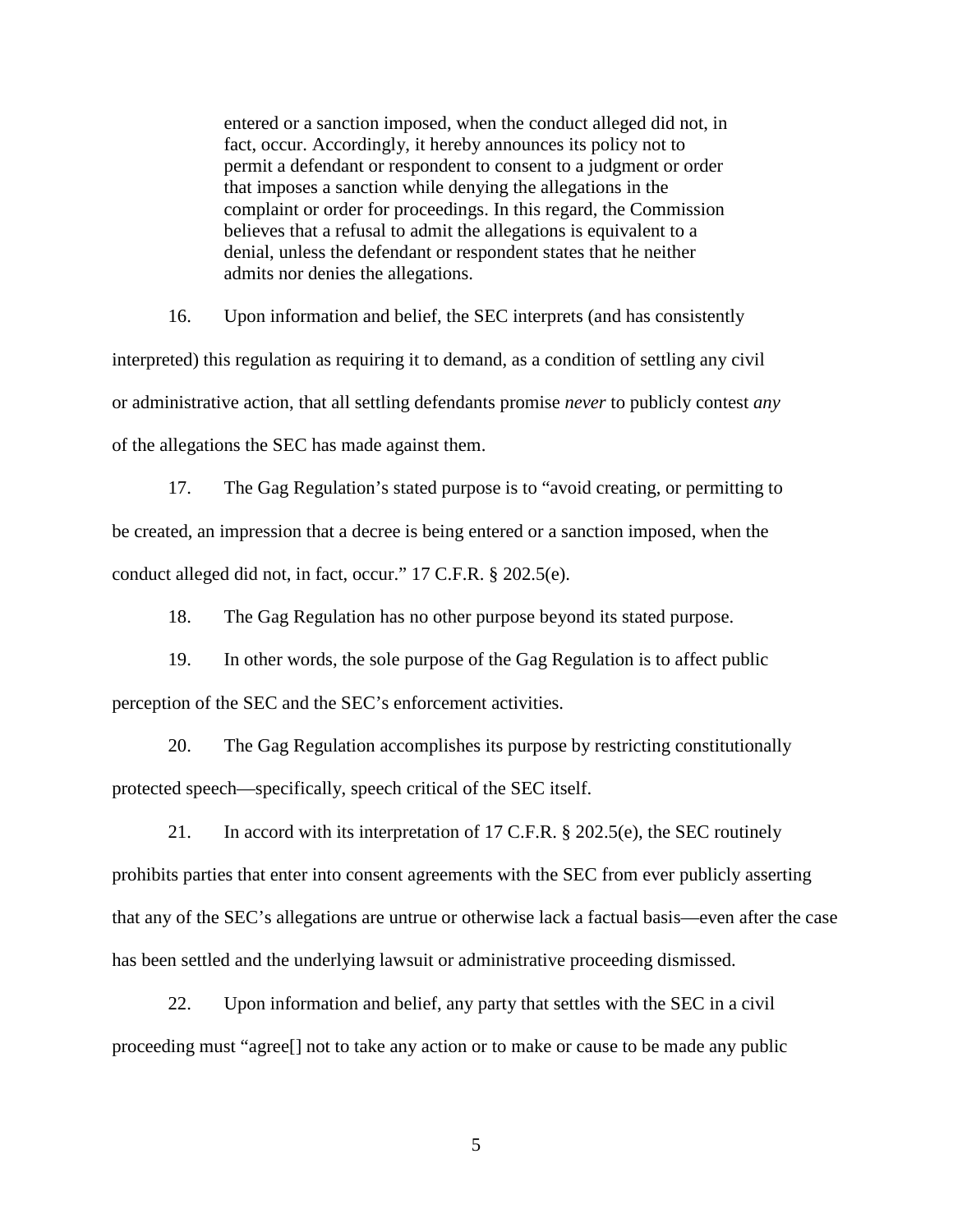statement denying, directly or indirectly, any allegation in the complaint or creating the impression that the complaint is without factual basis."

23. Upon information and belief, any party that settles with the SEC in an administrative proceeding must "agree[] not to take any action or to make or cause to be made any public statement denying, directly or indirectly, any allegation in the complaint or creating the impression that the complaint is without factual basis."

24. Upon information and belief, in accord with 17 C.F.R.  $\S 202.5(e)$ , the SEC demands blanket, perpetual gag orders of this sort in every case it settles without making any individualized determinations about the need for such an order or the appropriate scope of such an order in a given case.

25. The SEC settles almost all of the civil actions it initiates.

26. One scholar suggests that "[s]ince 2002, the SEC's settlement rate has remained constant at about ninety-eight percent." Priyah Kaul, *Admit or Deny: A Call for Reform of the SEC's 'Neither-Admit-Nor-Deny' Policy*, 48 U. Mich. J. L. Reform 535, 536 (2015). A different review of SEC enforcement actions found that only 3.6% of all such cases were litigated to trial while roughly 75% of them settled. *See* Urska Velikonja, *Are the SEC's Administrative Law Judges Biased? An Empirical Investigation*, 92 Wash. L. Rev. 315, 346 (Mar. 2017).

27. Upon information and belief, the SEC can (and sometimes does) enter into settlement agreements in which a defendant admits to specific conduct while neither admitting nor denying the remainder of the SEC's allegations.

28. Upon information and belief, the SEC can (and sometimes does) enter into settlement agreements in which a defendant admits to no specific conduct and neither admits nor denies any of the SEC's allegations.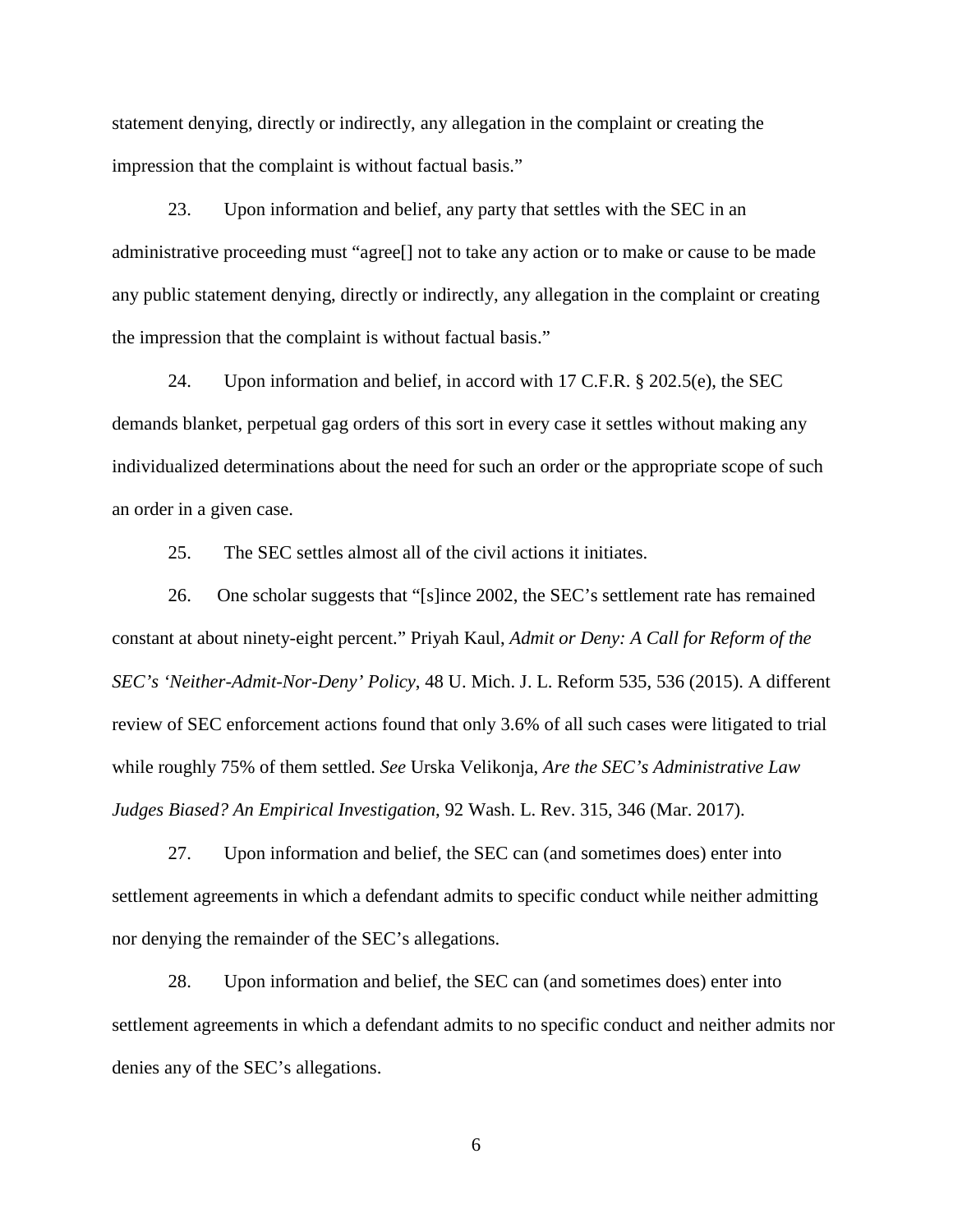29. Whether or not an SEC settlement agreement includes admissions that specific allegations are true, the SEC's interpretation of the Gag Regulation, as reflected and embodied in civil settlements like the one at issue in this case, does not permit the SEC to settle a civil or administrative enforcement action unless a defendant agrees never to publicly dispute *any* of the SEC's allegations.

30. Upon information and belief, the SEC actually enforces the gag orders it obtains under its interpretation of the Gag Regulation, including (but not limited to) by demanding that former defendants issue retractions when they make statements that the SEC deems violate their obligation to never dispute the truth of any of the SEC's allegations.

## *The Cato Institute and the Banned Book*

31. In 2018, Clark Neily, a licensed attorney, experienced constitutional litigator, and currently the Vice President for Criminal Justice at the Cato Institute, privately received a copy of a manuscript written by an author who claimed he had been the victim of prosecutorial overreach at the hands of officials at the SEC ("the SEC manuscript"). The author contacted Neily seeking assistance in assessing the validity of the gag order contained in the author's SEC settlement and the prospects for challenging that provision or otherwise obtaining relief from the speech-limiting requirements of that provision in order to allow the SEC manuscript to be made public.

32. The SEC manuscript describes a long and expensive battle at the end of which the author (who was accused of substantial wrongdoing by the SEC in both legal documents and press statements) ultimately admitted to engaging in certain limited conduct in order to avoid crippling litigation expenses.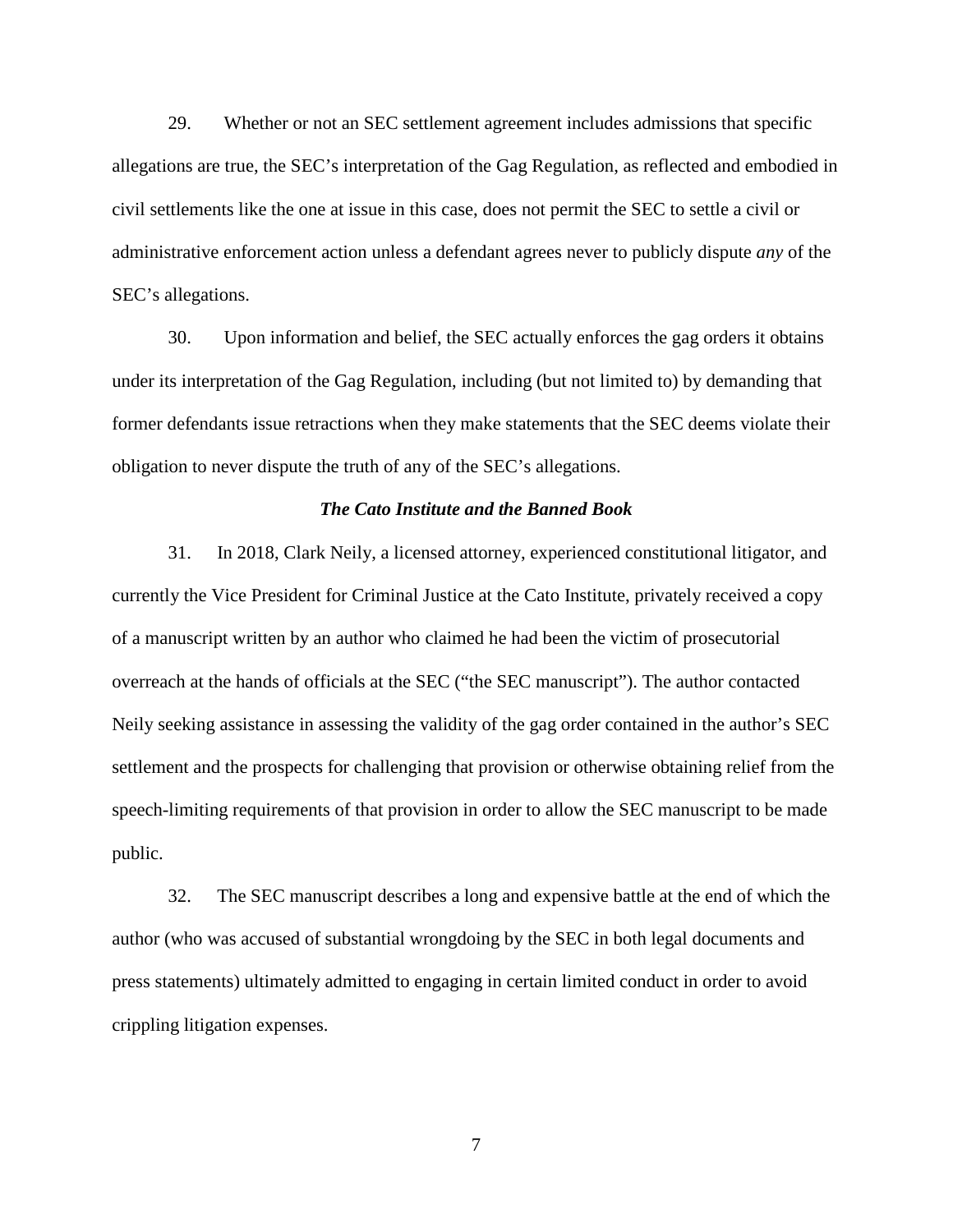33. In addition to providing the author with his legal opinions, Neily developed the opinion that publishing the SEC manuscript would advance important public-policy goals of the Cato Institute. In Neily's view, the SEC manuscript was persuasive and illustrated many issues including prosecutorial discretion, routine over-charging, and the danger of coercive settlements or plea bargains—that have been at the heart of Neily's public advocacy at the Cato Institute. Neily has spoken and written extensively about these topics in his role at Cato, and he believed that publishing the SEC manuscript would be a substantial addition to the public debate on these issues of public importance.

34. In 2018, the Cato Institute entered into a contract with the author to publish the SEC manuscript as a book.

35. The Cato Institute has taken substantial steps toward publishing the SEC manuscript, including an initial thorough edit of the text.

36. But the Cato Institute cannot exercise its contractual right to publish the book because the manuscript's author ultimately settled his enforcement action and so is bound by one of the gag orders required by the Gag Regulation. Despite the fact that the author actually admitted to only limited unlawful conduct in his settlement agreement, the agreement forbids him from publicly challenging the accuracy of *any* of the SEC's allegations. Writing the SEC manuscript and privately conveying it to Neily were *private* statements of dissent, but allowing the Cato Institute to actually publish the SEC manuscript would be a *public* statement of dissent and so would be barred by the gag order.

37. Specifically, the gag order at issue states (in relevant part):

Defendant understands and agrees to comply with the Commission's policy "not to permit a defendant or respondent to consent to a judgment or order that imposes a sanction while denying the allegation in the complaint or order for proceedings."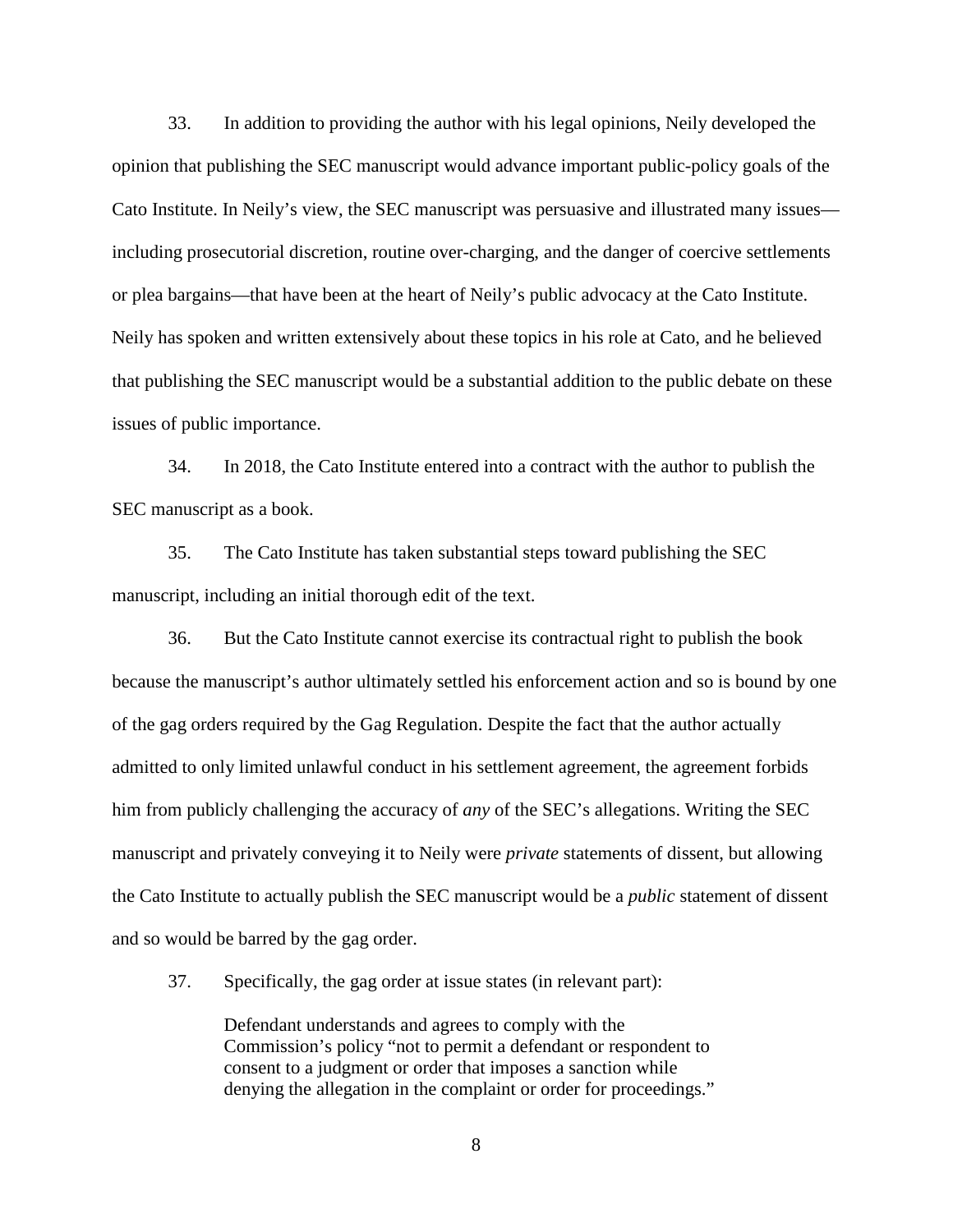17 C.F.R. § 202.5. In compliance with this policy, Defendant agrees not to take any action or to make or cause to be made any public statement denying, directly or indirectly, any allegation in the complaint or creating the impression that the complaint is without factual basis. Defendant may testify truthfully about any matter under oath in connection with a legal or administrative proceeding, whether or not under subpoena . . . . If Defendant breaches this agreement, the Commission may petition the Court to vacate the Final Judgment and restore this action to its active docket. Nothing in this paragraph affects Defendant's: (i) testimonial obligations, or (ii) right to take legal or factual positions in litigation or other legal proceedings in which the [SEC] is not a party including, but not limited to, legal proceedings arising out of the matters filed in the bankruptcy court.

38. In the SEC manuscript, the author asserts that the SEC's allegations against him were unfounded and unfair. Nothing in his settlement agreement required him to admit the truth of the SEC's allegations (except for those explicitly admitted), but he is nonetheless barred from publicly asserting his honest assessment of them.

39. As a direct result of this gag order, Cato cannot exercise what would otherwise be its contractual right to publish and promote the SEC manuscript.

40. But for the gag order, Cato would immediately complete its editorial process and publish the SEC manuscript.

41. The Cato Institute's publication agreement for the SEC manuscript also authorizes Cato to undertake promotional activities relating to the book. But for the gag order, Cato would also engage in other related public speech—including, but not limited to, writing about the book in newspapers and on the internet as well as sponsoring promotional events (which would include appearances by the book's author and potentially other individuals who are subject to similar gag orders).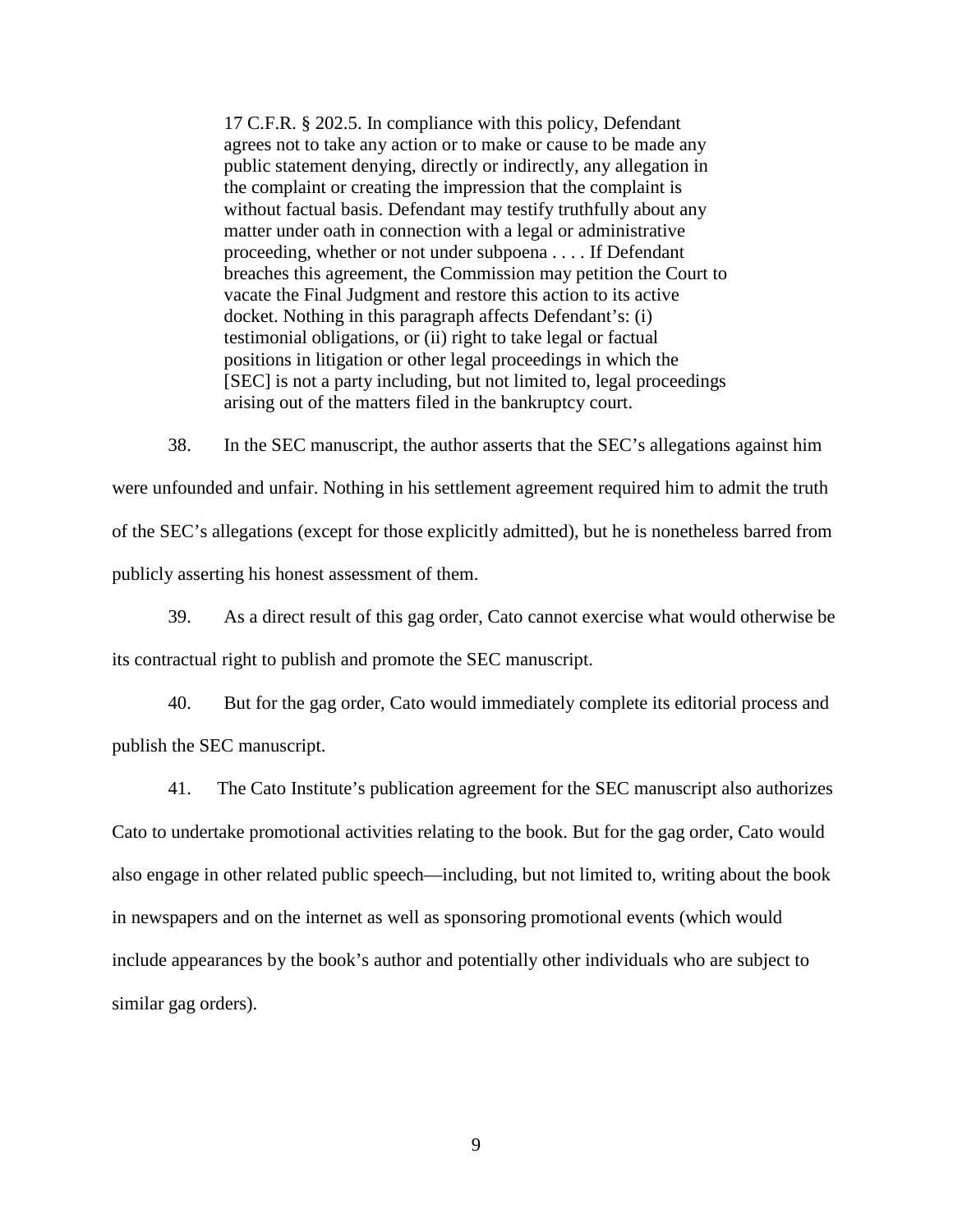#### *Other Willing Speakers Silenced by the SEC*

42. The author of the book is not alone. In the weeks after this lawsuit was initially filed, the Cato Institute and Neily were directly contacted by a number of other individuals who have signed gag orders with the SEC as a condition of settling enforcement actions in jurisdictions around the country. Like the author of the book, these individuals question the truth and fairness of the SEC's allegations against them, as well as the tactics used by the SEC to obtain settlements. These individuals want to publicly contest the SEC's allegations against them as unfounded or unfair but are prohibited from doing so because of their gag orders.

43. These individuals are unwilling to make or allow to be made any public statements about their experiences with the SEC because of the gag orders that currently bind them. But for the gag orders in place, all of these individuals would be willing to speak publicly and participate in public events hosted by the Cato Institute.

44. But for the gag orders in place, these individuals would also be willing to permit the Cato Institute to publicly tell their stories or portions of their stories, including by repeating relevant details or quotations in essays, op-eds, or blog posts. Because and only because of the gag orders, the Cato Institute is unable to publish essays, op-eds, or blog posts containing any of these details or quotations.

45. The Cato Institute has begun to plan a panel discussion that would allow these individuals to publicly question the truth of the SEC's allegations against them and otherwise draw attention to the prosecutorial tactics used by the SEC. Neily and the Cato Institute have hosted panel discussions on criminal-justice issues in the past, and their experience suggests that firsthand accounts from actual defendants are frequently the most compelling and effective modes of argument. As a result, Neily and the Cato Institute believe that the direct testimony of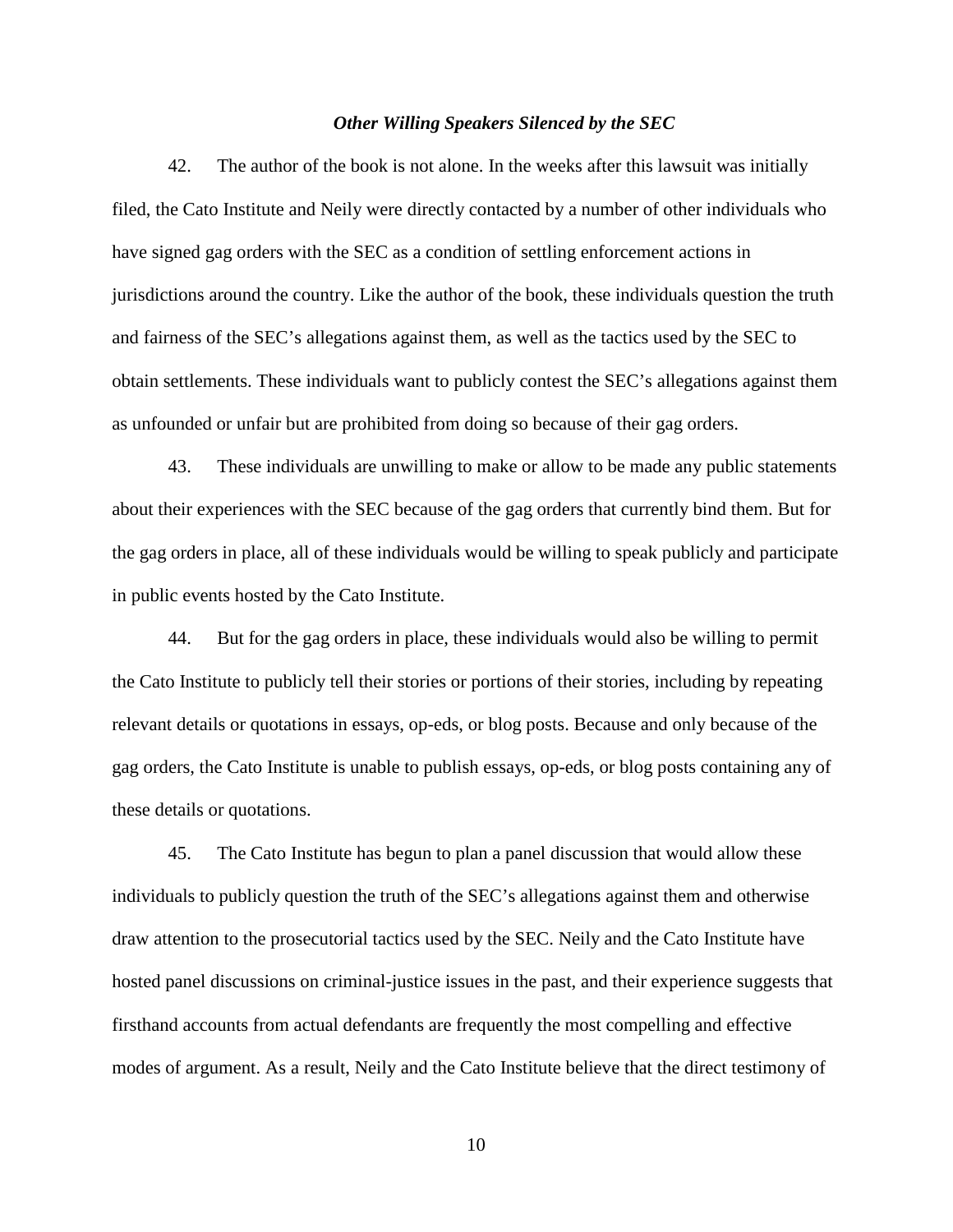the individuals who have experienced SEC enforcement actions firsthand would be the most effective way to advance their public argument.

46. But for these gag orders, multiple individuals would willingly participate in this panel discussion. Due solely to the existence of the gag orders, Cato has been unable to definitively plan for this public panel discussion. But for the existence of the gag orders, Cato would be able to very quickly complete its plans and hold this public discussion.

47. But for these gag orders, the Cato Institute would plan and host additional events or otherwise encourage other forms of public dialogue both questioning the SEC's allegations against these individuals and questioning the prosecutorial tactics employed by the SEC.

48. But for these gag orders, the Cato Institute would work to inform the public about the SEC's enforcement practices by publishing articles, blogs, or other commentaries revealing the identities of these individuals, telling their stories, and directly quoting them.

## *The SEC's Enforcement of the Gag Regulation Creates a Content-Based Restriction on Speech*

49. Content-based regulations of speech are presumptively invalid.

50. Content-based regulations of speech are unconstitutional unless they are narrowly tailored to serve a compelling government interest.

51. The SEC's use of gag provisions prohibits individuals who have settled civil or administrative actions with the SEC from publicly questioning the truth of allegations made by the SEC.

52. The SEC's use of gag provisions in consent agreements results in a content-based restriction on speech.

53. The SEC's use of the gag provision in the above-referenced consent agreement is a content-based restriction on speech.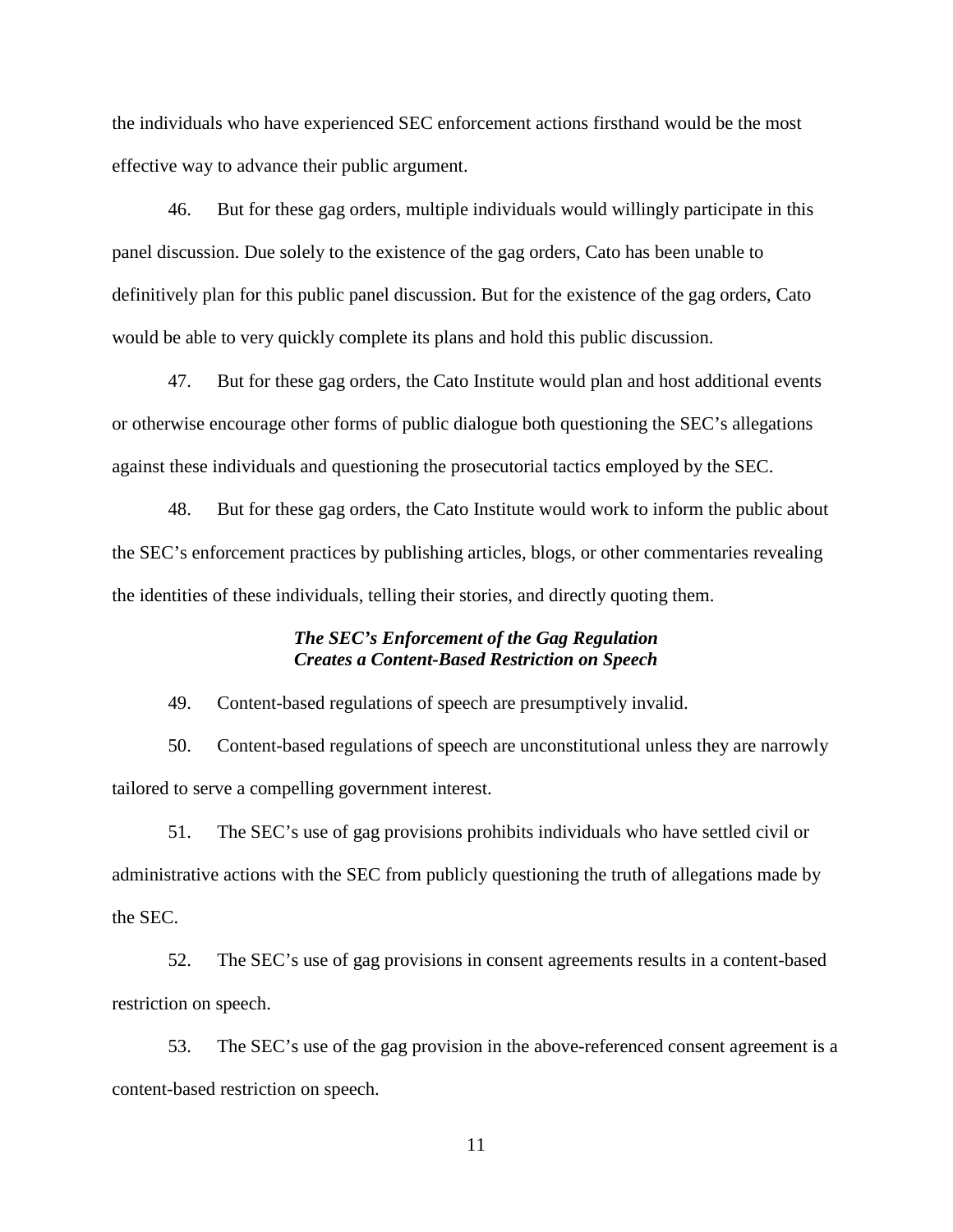54. The unconstitutional-conditions doctrine prohibits government from conditioning receipt of a benefit on the waiver of a constitutionally guaranteed right.

55. Even when the government is under no obligation to offer a benefit, once it voluntarily chooses to do so, it cannot condition the receipt of the benefit on the waiver of a constitutionally guaranteed right.

56. Upon information and belief, the SEC can present no evidence that requiring defendants to refrain from publicly denying the truth of allegations in perpetuity (particularly allegations that have been neither proven nor admitted by the defendant) is necessary to achieve any compelling government end.

57. The government may not impose a content-based restriction on speech through direct legislation.

58. The SEC could not impose a content-based restriction on speech through legislative action.

59. The SEC may not impose content-based restrictions on speech as a condition of the settlement of a civil or administrative proceeding.

60. The government may not enforce a content-based restriction on speech.

61. Because the above-referenced gag order is a content-based restriction on speech, that portion of the agreement is unenforceable as a matter of law.

#### *The SEC's Settlement Tactics Have Faced Scrutiny*

62. Given that the SEC takes very few civil actions to trial, the SEC knows when it initiates a civil action that it is unlikely it will ever have to prove the truth of its allegations to the satisfaction of a neutral adjudicator.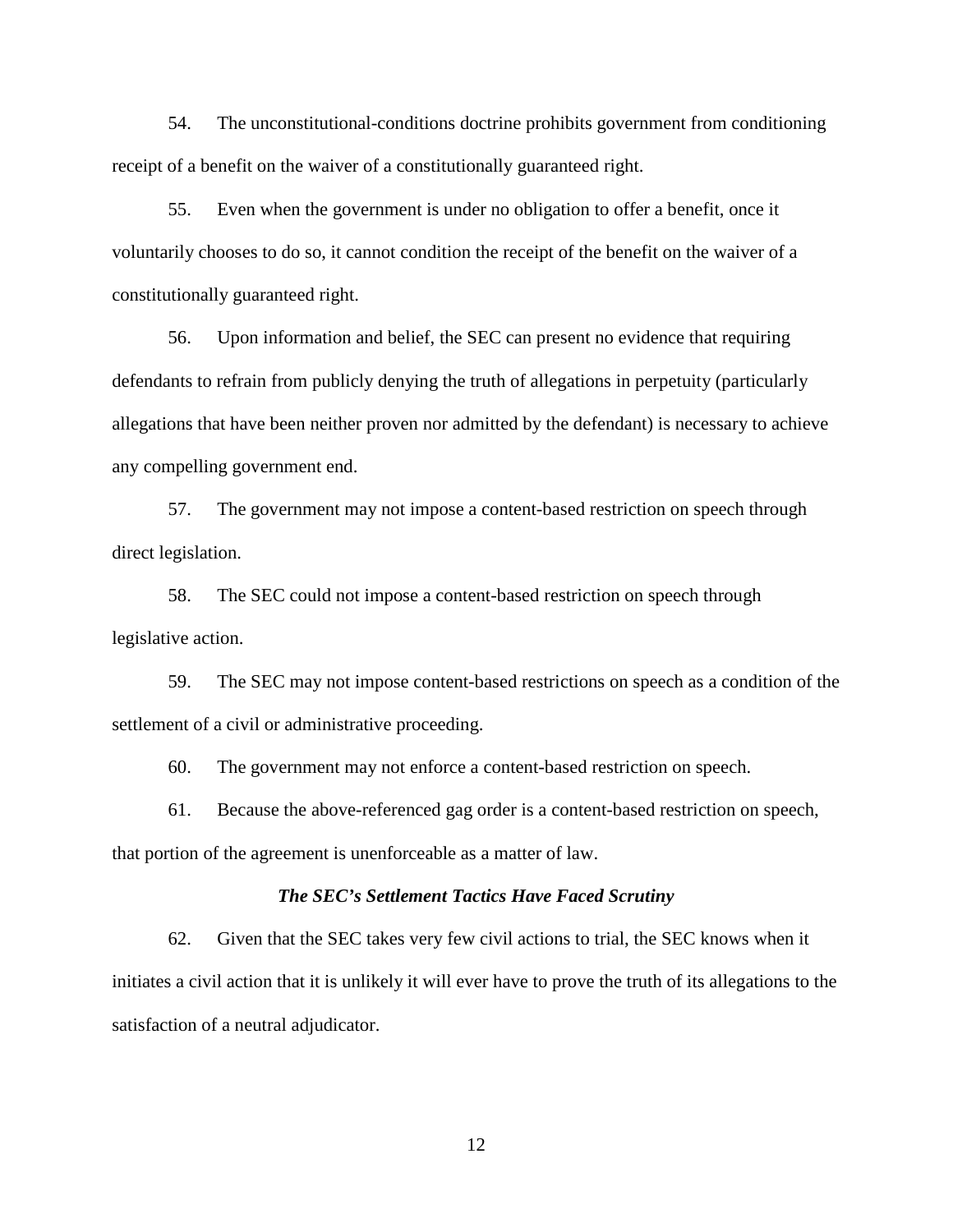63. Upon information and belief, the SEC uses various techniques, including freezing defendants' financial accounts so they are unable to pay for legal counsel, to coerce individuals into settling civil proceedings.

64. At least one federal district court has strongly criticized the SEC's use of gag provisions as a condition to settlement. *See SEC v. Vitesse Semiconductor Corp.*, 771 F. Supp. 2d 304, 309 (S.D.N.Y. 2011) ("Only one thing is left certain: the public will never know whether the SEC's charges are true, at least not in a way that they can take as established by these proceedings. \* \* \* This might be defensible if all that were involved was a private dispute between private parties. But here an agency of the United States is saying, in effect, 'Although we claim that these defendants have done terrible things, they refuse to admit it and we do not propose to prove it, but will simply resort to gagging their right to deny it.'").

65. These serious criticisms illustrate that the SEC's enforcement and settlement practices are an issue of great public concern. The gag orders required by the Gag Regulation, therefore, suppress speech that is at the very center of an ongoing public debate.

## **INJURY TO PLAINTIFF**

66. In the absence of an order from this Court declaring the above-referenced gag order unenforceable as a matter of law, the Cato Institute will be unable to exercise its contractual rights to publish a book that it deems important to its mission and to the public's understanding of the SEC's enforcement policies.

67. In the absence of an order from this Court declaring unconstitutional the SEC's overall policy of demanding broad gag orders as a condition of all civil or administrative settlements, the Cato Institute will be unable to finalize plans for and host a panel discussion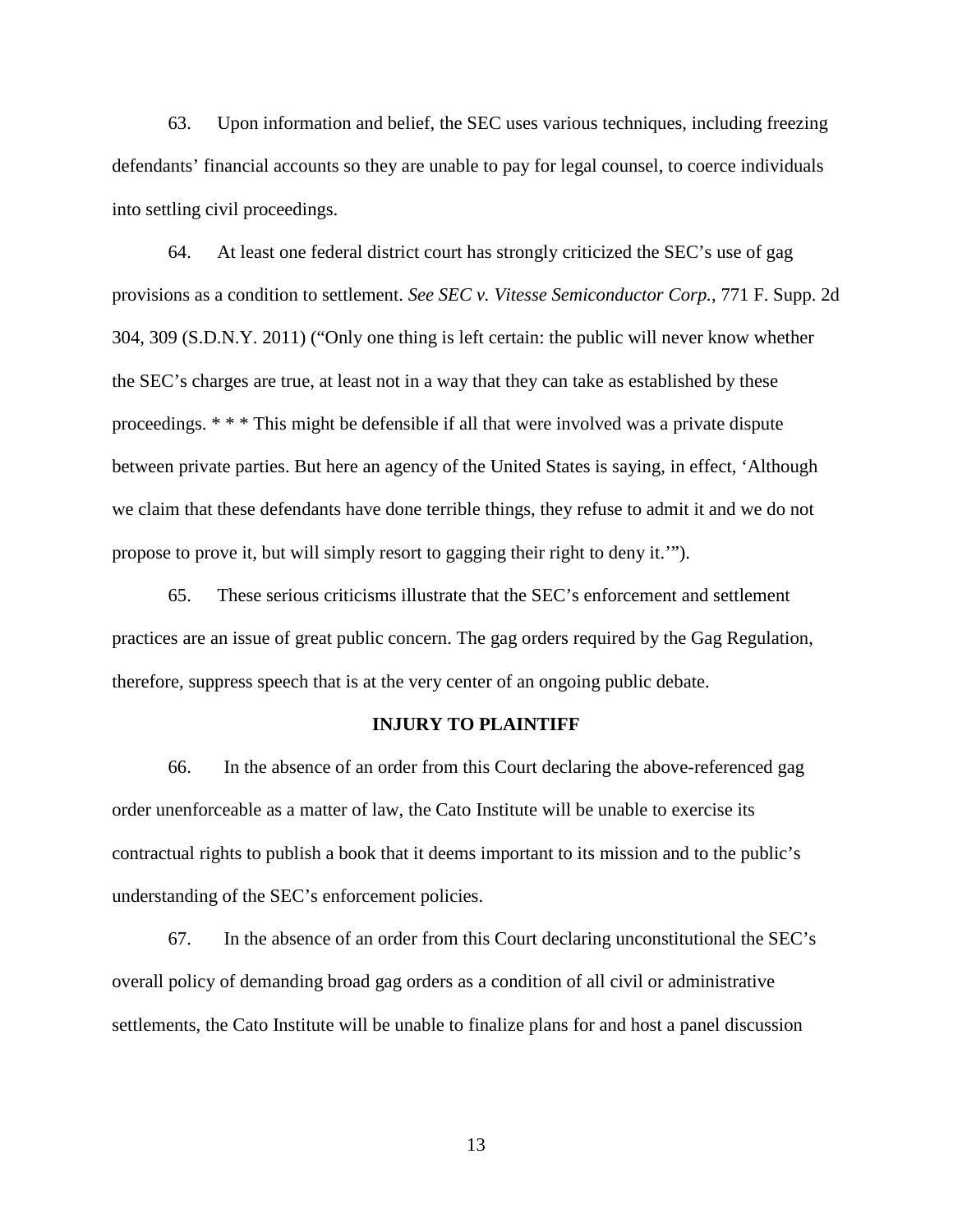featuring alleged victims of the SEC's overreach or otherwise host or encourage other forms of public dialogue featuring individuals who have been subject to SEC enforcement actions.

68. In the absence of an order from this Court declaring unconstitutional the SEC's overall policy of demanding broad gag orders as a condition of civil or administrative settlements, the Cato Institute will be unable to publish articles, blog posts, or other commentaries telling the stories of other individuals who have settled enforcement actions with the SEC, but question the SEC's allegations against them and the prosecutorial tactics used by the SEC.

## **CONSTITUTIONAL VIOLATION**

## **Count I (First Amendment to the U.S. Constitution)**

- 69. All preceding allegations are incorporated here as if set forth in full.
- 70. The First Amendment protects the right to speak freely.

71. The First Amendment protects the right to receive information.

72. The First Amendment protects freedom of the press.

73. The SEC's policy and practice of demanding gag orders in all settlements, as required by its interpretation of 17 C.F.R. § 202.5(e), violates the guarantees of the First Amendment.

74. Any enforcement of the gag order quoted in paragraph 37, or any other similar gag order, would violate the guarantees of the First Amendment.

75. The SEC's routine use of gag orders in settlements results in content-based restrictions on the right to speak freely.

76. The specific gag order quoted in paragraph 37 is a content-based restriction on the right to speak freely.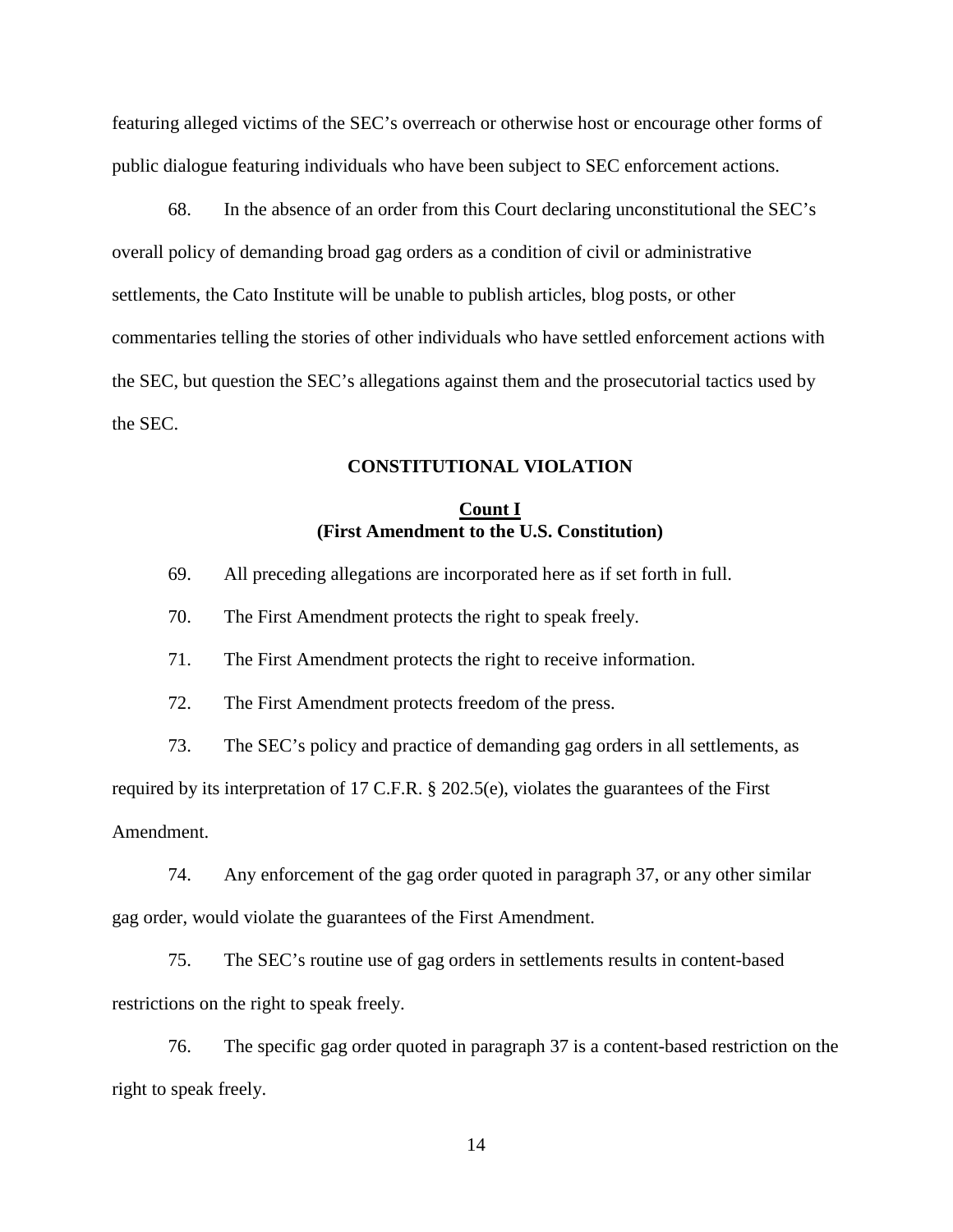77. The SEC's routine use of gag orders in settlements results in content-based restrictions on the right to receive information.

78. The specific gag order quoted in paragraph 37 results in content-based restrictions on the freedom of the press.

79. The specific gag order quoted in paragraph 37 is a content-based restriction on the freedom of the press.

80. The government has no legitimate interest in silencing individuals accused of wrongdoing by the SEC in perpetuity.

81. The SEC has no legitimate interest in protecting its reputation at the expense of protected First Amendment rights.

82. No governmental interest could justify the SEC's use of perpetual gag orders in all settlements.

83. The SEC's use of perpetual gag orders is not narrowly tailored to serve any government interest.

84. The SEC's interpretation and enforcement of the Gag Regulation and imposition of perpetual gag orders in consent agreements is overbroad.

85. Upon information and belief, Defendants possess no evidence that the perpetual gag-order provision quoted in paragraph 37 is necessary to achieve any government interest.

86. Upon information and belief, Defendants possess no evidence that their interpretation and enforcement of the Gag Regulation is necessary to achieve any government interest.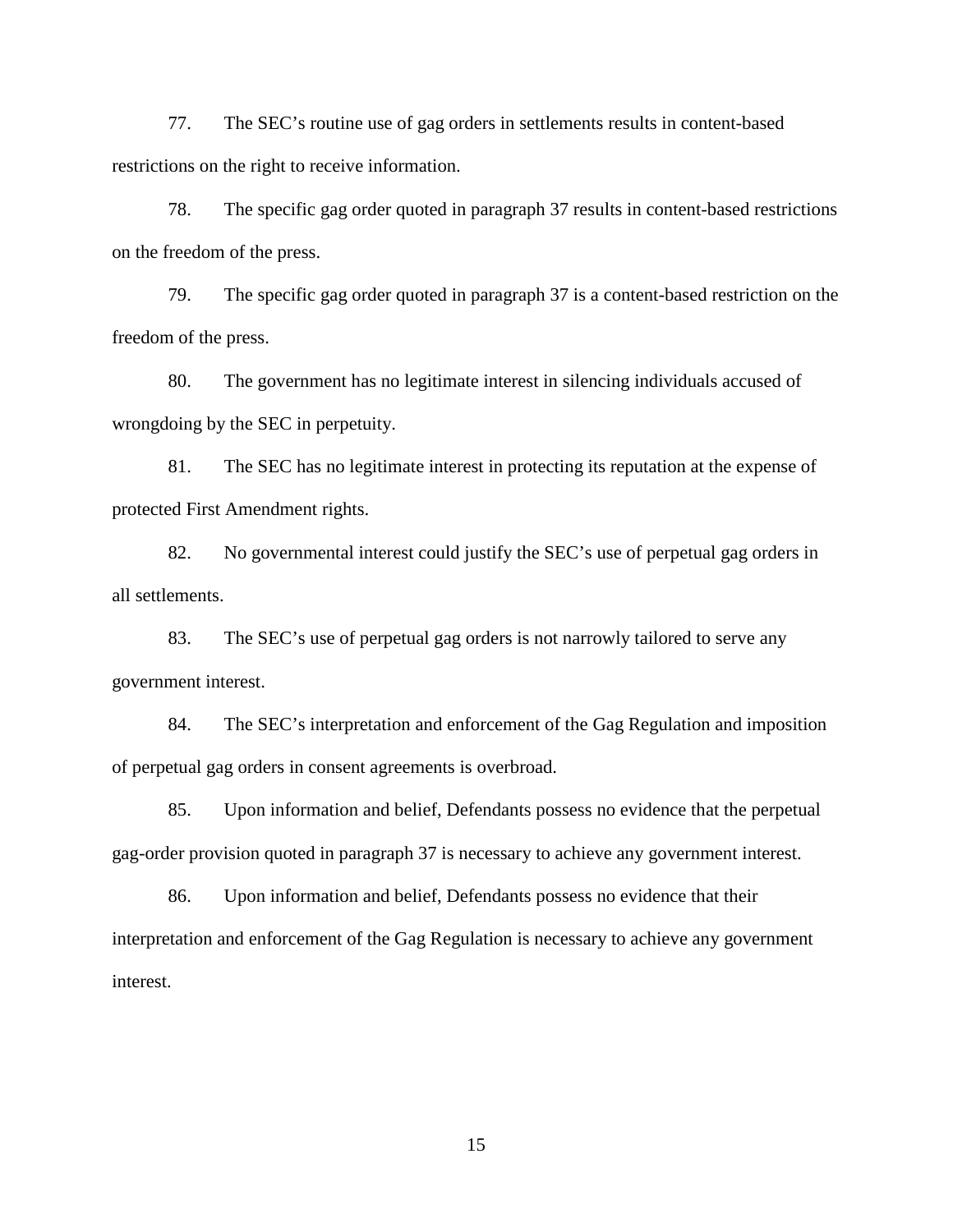#### **PRAYER FOR RELIEF**

**WHEREFORE**, Plaintiffs respectfully request relief as follows:

A. A declaratory judgment that the Gag Regulation, 17 C.F.R. § 202.5(e), as interpreted and enforced by the SEC, is unconstitutional under the First Amendment to the United States Constitution;

B. A permanent injunction against enforcement of the Gag Regulation;

C. A declaratory judgment that the gag-order provision quoted in paragraph 37 and contained in the settlement agreement entered into by the author of the SEC manuscript is unenforceable as a matter of law;

D. A declaratory judgment that all past gag provisions in consent decrees entered in civil or administrative settlements with the SEC are unenforceable;

E. A permanent injunction prohibiting the SEC from continuing its practice of nondiscretionary use of gag provisions in civil and administrative settlements;

F. All further legal and equitable relief as the Court may deem just and proper.

RESPECTFULLY SUBMITTED this 1<sup>st</sup> day of March, 2019.

/s/ Robert J. McNamara Robert J. McNamara (VA Bar No. 73208) Paul M. Sherman (DC BAR NO. 978663) INSTITUTE FOR JUSTICE 901 N. Glebe Road, Suite 900 Arlington, Virginia 22203 Telephone: (703) 682-9320 Facsimile: (703) 682-9321 Email: rmcnamara@ij.org; psherman@ij.org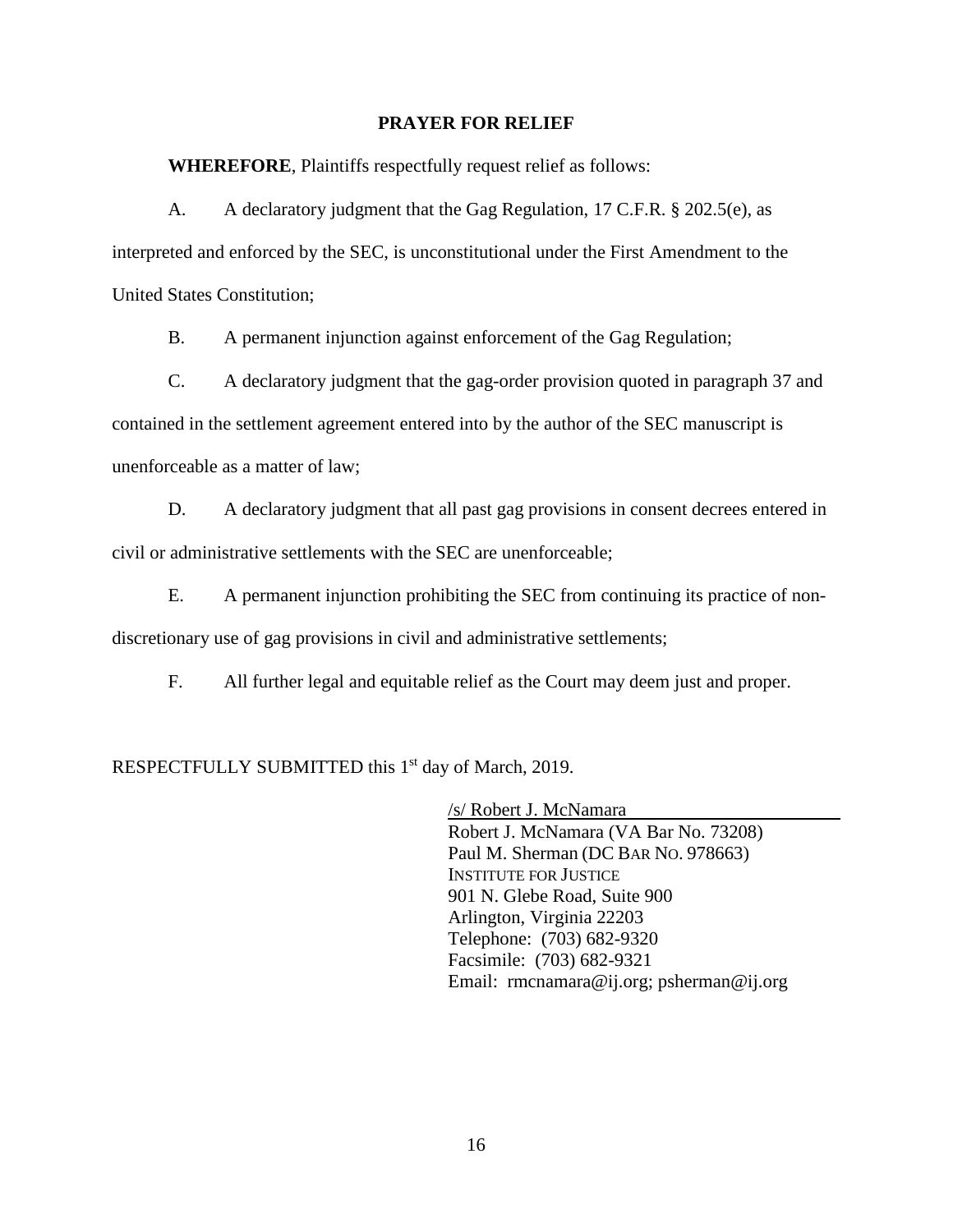Jaimie N. Cavanaugh (MN Bar No. 399960)\* INSTITUTE FOR JUSTICE 520 Nicollet Mall, Suite 550 Minneapolis, Minnesota 55402 Telephone: (612) 435-3451 Facsimile: (612) 435-5875 Email: jcavanaugh@ij.org

*Attorneys for Plaintiffs*

\*admitted *pro hac vice*